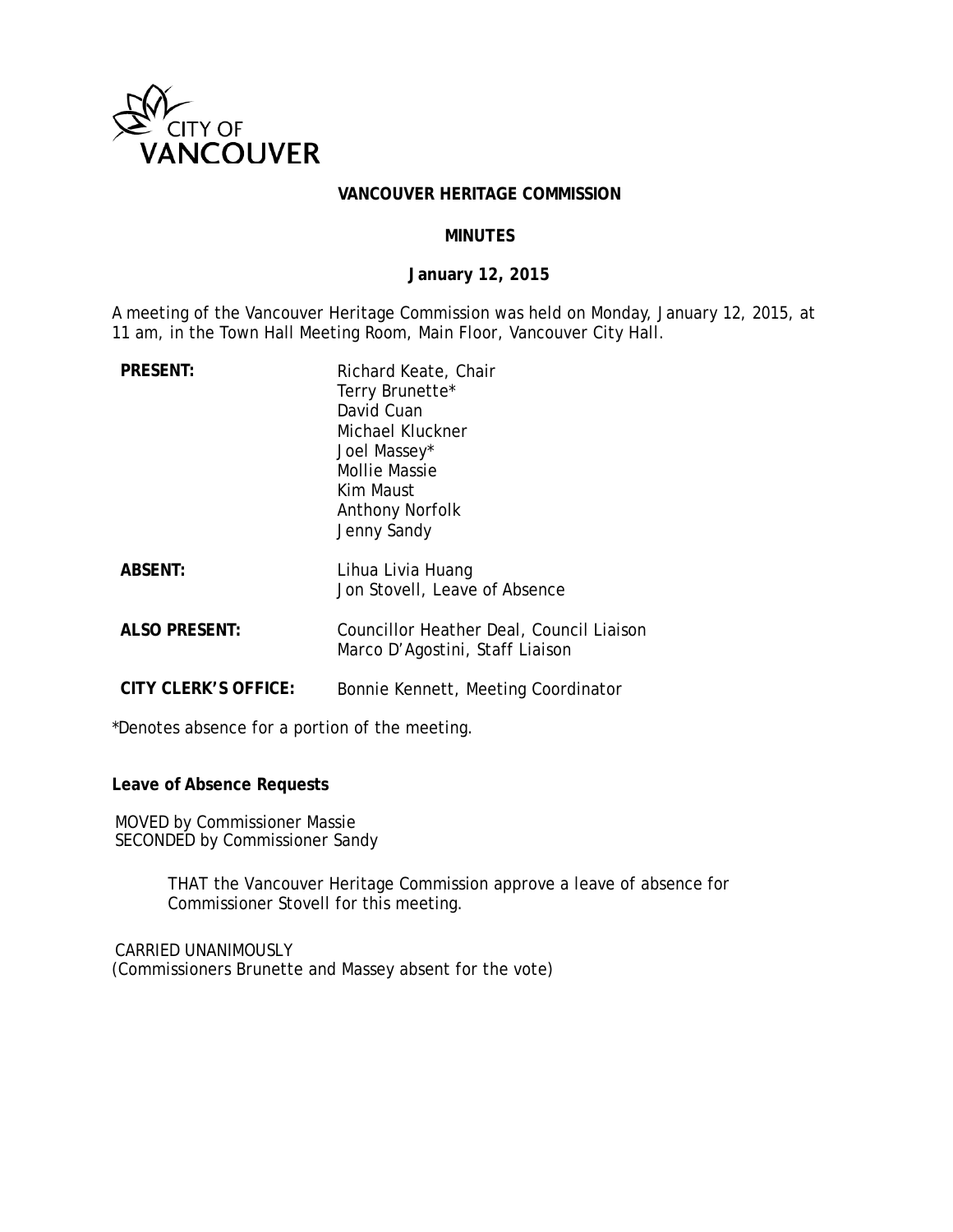# **Approval of Minutes**

MOVED by Commissioner Kluckner SECONDED by Commissioner Norfolk

> THAT the Vancouver Heritage Commission approve the minutes from the meeting held December 8, 2014, as circulated.

CARRIED UNANIMOUSLY (Commissioner Brunette absent for the vote)

## **1. Business Arising from the Minutes**

The following motion is in reference to the minutes of December 8, 2014, item 2 (c) 555 West Cordova Street – Waterfront Tower (601 West Cordova Street).

MOVED by Commissioner Norfolk SECONDED by Commissioner Maust

> THAT the Vancouver Heritage Commission ask staff to follow up with Cadillac Fairview to utilize appropriate preservation techniques for the Coeur de Lion McCarthy statue at Waterfront Station.

CARRIED UNANIMOUSLY

- **2. Conservation Review**
- **(a) 1601 Comox Street Proposed 'B' DE418103**

**1546 Nelson Street Proposed 'C' DE418104**

Issues:

• Proposed additions of 1601 Comox Street and 1546 Nelson Street to the Vancouver Heritage Register and their Heritage Designation.

Staff:

• James Boldt, Heritage Planner

Staff reviewed the applications and responded to questions.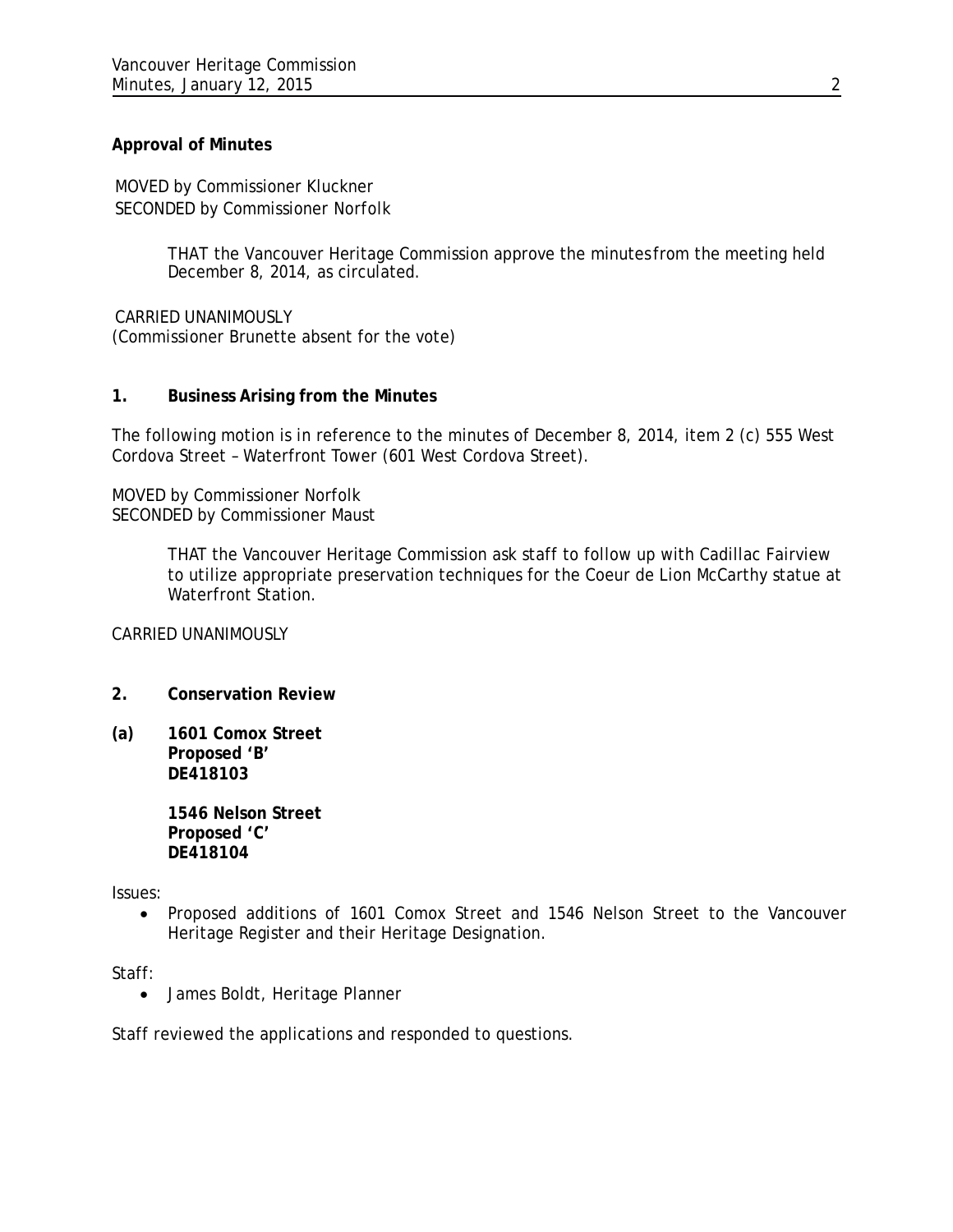MOVED by Commissioner Maust SECONDED by Commissioner Keate

> THAT the Vancouver Heritage Commission requests any infill applications adjacent to potential heritage buildings in the West End, rental or not, be brought to the Commission for review. While the Commission understands that the zoning may not require a Heritage Revitalization Agreement, the Commission requests that the Director of Planning require a Statement of Significance and a Conservation and Maintenance Plan for the potential heritage building and that the Director of Planning require registration and designation when appropriate.

### CARRIED UNANIMOUSLY

## MOVED by Commissioner Maust SECONDED by Commissioner Sandy

THAT the Vancouver Heritage Commission requests 1601 Comox Street and 1546 Nelson Street be brought back to the Commission for review with a Conservation and Maintenance Plan. The Commission asks that the Conservation Plan address the character defining elements including the cornice and lintels at 1601 Comox Street, and the siding and upper pane of the double hung windows on the front including the missing mutton bars at 1546 Nelson Street, as presented at its meeting on January 12, 2015.

CARRIED UNANIMOUSLY

# **3. Heritage Action Plan**

Marco D'Agostini, Staff Liaison, provided a brief update on the Heritage Action Plan and responded to questions. A more in depth update on the Heritage Action Plan will take place at the next meeting.

# **4. Statement of Significance and Vancouver Heritage Register Subcommittee Report**

Staff provided an overview of the December 15, 2014, report from the Statement of Significance and Vancouver Heritage Register Subcommittee, and responded to questions.

MOVED by Commissioner Kluckner SECONDED by Commissioner Norfolk

- A. THAT the Vancouver Heritage Commission supports adding the following building to the Vancouver Heritage Register as a C-listing:
	- $\bullet$  516 East 10<sup>th</sup> Avenue McFadyen House.